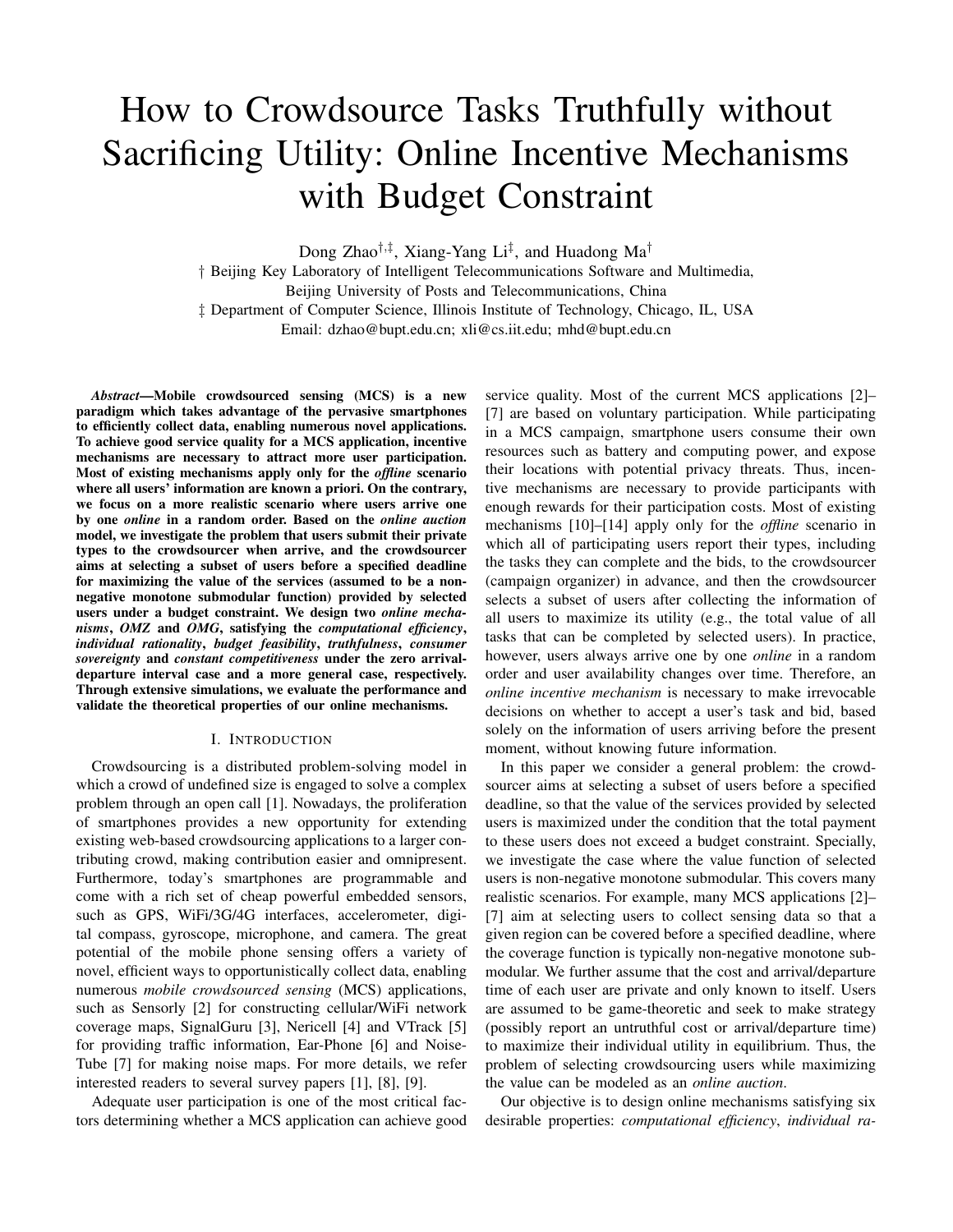*tionality*, *budget feasibility*, *truthfulness*, *consumer sovereignty* and *constant competitiveness*. Informally, *computational efficiency* ensures the mechanism can run in real time, *individual rationality* ensures each participating user has a non-negative utility, *budget feasibility* ensures the crowdsourcer's budget constraint is not violated, *truthfulness* ensures the participating users report their true costs (*cost-truthfulness*) and arrival/departure times (*time-truthfulness*), *consumer sovereignty* ensures each participating user has a chance to win the auction, and *constant competitiveness* guarantees that the mechanism performs close to the optimal solution in the offline scenario where all users' information are known a priori.

The main idea behind our online mechanisms is to adopt a multiple-stage sampling-accepting process. At every stage the mechanism allocates tasks to a user only if its marginal density is not less than a certain density threshold that has been computed using previous users' information, and the budget allocated for the current stage has not been exhausted. Meanwhile, the user obtains a bid-independent payment. The density threshold is computed in a manner that guarantees desirable performance properties of the mechanism. We firstly consider the *zero arrival-departure interval* case where the arrival time of each user equals to its departure time (Section III). In this case, achieving time-truthfulness is trivial. We present an online mechanism *OMZ* satisfying all desirable properties under this special case without considering the timetruthfulness. Then we revise the *OMZ* mechanism, and present another online mechanism *OMG* satisfying all desirable properties under the *general* case (Section IV).

## II. SYSTEM MODEL AND PROBLEM FORMULATION

We use Fig. 1 to illustrate a MCS system. The system consists of a *crowdsourcer*, which resides in the cloud and consists of multiple sensing servers, and many smartphone *users*, which are connected to the cloud by cellular networks (e.g., GSM/3G/4G) or Wi-Fi connections. The crowdsourcer first publicizes a MCS campaign in a *Region of Interest (RoI)*, aiming to finding some users to complete a set of tasks  $\Gamma = \{\tau_1, \tau_2, \ldots, \tau_m\}$  in the RoI before a specified deadline T. Assume that a crowd of smartphone users  $\mathcal{U} = \{1, 2, \ldots, n\}$ interested in participating in the campaign arrive online in a random order, where  $n$  is unknown. Each user  $i$  has an arrival time  $a_i \in \{1, \ldots, T\}$ , a departure time  $d_i \in \{1, \ldots, T\}$ ,  $d_i \geq a_i$ , and a subset of tasks  $\Gamma_i \subseteq \Gamma$  it can complete within this time interval. Meanwhile, user  $i$  also has an associated cost  $c_i \in \mathbb{R}_+$  for performing sensing tasks. All information constitutes the *type* of user i,  $\theta_i = (a_i, d_i, \Gamma_i, c_i)$ . In this paper we consider an i.i.d. model which assumes that the costs and values of users are i.i.d. sampled from some *unknown* distributions. Note that the i.i.d. model is different from the *secretary* model *<sup>∗</sup>* and the *oblivious adversarial model †* .

*†* In the the *oblivious adversarial model*, an adversary chooses a *worst-case* input stream including the users' costs, values and their arrival orders.

Sm artphone Users

Fig. 1. Illustration of a mobile crowdsourced sensing system.

We model the interactive process between the crowdsourcer and users as an *online auction*. Each user makes a *reserve price*, called *bid*, for selling its service. When a user arrives, the crowdsourcer must decide whether to buy the service of this user, and if so, at what price, before it departs. Assume that the crowdsourcer has a budget constraint  $B$  indicating the maximum value that it is willing to pay. Therefore, the crowdsourcer always expects to obtain the maximum value from the selected users' services under the budget constraint.

Users are assumed to be game-theoretic and seek to make *strategy* to maximize their individual utility in equilibrium. Note that the arrival/departure time and cost of user  $i$  are private and only known to itself. Only the task set  $\Gamma_i$  must be true since the crowdsourcer can identify whether the announced tasks are performed. In other words, user  $i$  may misreport all information about its type except for  $\Gamma_i$ . The budget and value function of the crowdsourcer are common knowledge. Although we do not require a user to declare its departure time until the moment of its departure, we find it convenient to analyze our auctions as direct-revelation mechanisms (DRMs). The strategy space in an online DRM allows a user to declare some possibly untruthful type  $\hat{\theta}_i = (\hat{a}_i, \hat{d}_i, \Gamma_i, b_i)$ , subject to  $a_i \leq \hat{a}_i \leq \hat{d}_i \leq d_i$ . Note that we assume that a user cannot announce an earlier arrival time or a later departure time than its true arrival/departure time. In order to obtain the required service, the crowdsourcer needs to design an *online mechanism*  $M = (f, p)$  consisting of an *allocation* function and a *payment* function . For any *strategy sequence*  $\hat{\theta} = (\hat{\theta}_1, \dots, \hat{\theta}_n)$ , the allocation function  $f(\hat{\theta})$  computes an allocation of tasks for a selected subset of users  $\mathcal{S} \subseteq \mathcal{U}$ , and the payment function  $p(\hat{\theta})$  returns a vector  $(p_1(\hat{\theta}), \ldots, p_n(\hat{\theta}))$ of payments to the users. Note that, the crowdsourcer, when presented with the strategy  $\theta_i$  of user i, must decide whether to accept user i at what price  $(p_i)$  before the time step  $\hat{d}_i$ .

The *utility* of user *i* is

$$
u_i = \begin{cases} p_i - c_i, & \text{if } i \in \mathcal{S}; \\ 0, & \text{otherwise.} \end{cases}
$$

Let  $V(S)$  denote the *value* function of the crowdsourcer over the selected subset of users  $S$ . The crowdsourcer expects to obtain the maximum value from the selected users' services under the budget constraint, i.e.,

**Maximize** 
$$
V(S)
$$
 **subject to**  $\sum_{i \in S} p_i \leq B$ .



*<sup>∗</sup>*In the *secretary* model, an adversary gets to decide on the costs and values of users, but not on the *order* in which they are presented to the crowdsourcer. We further consider the *secretary* model in our online technical report [15].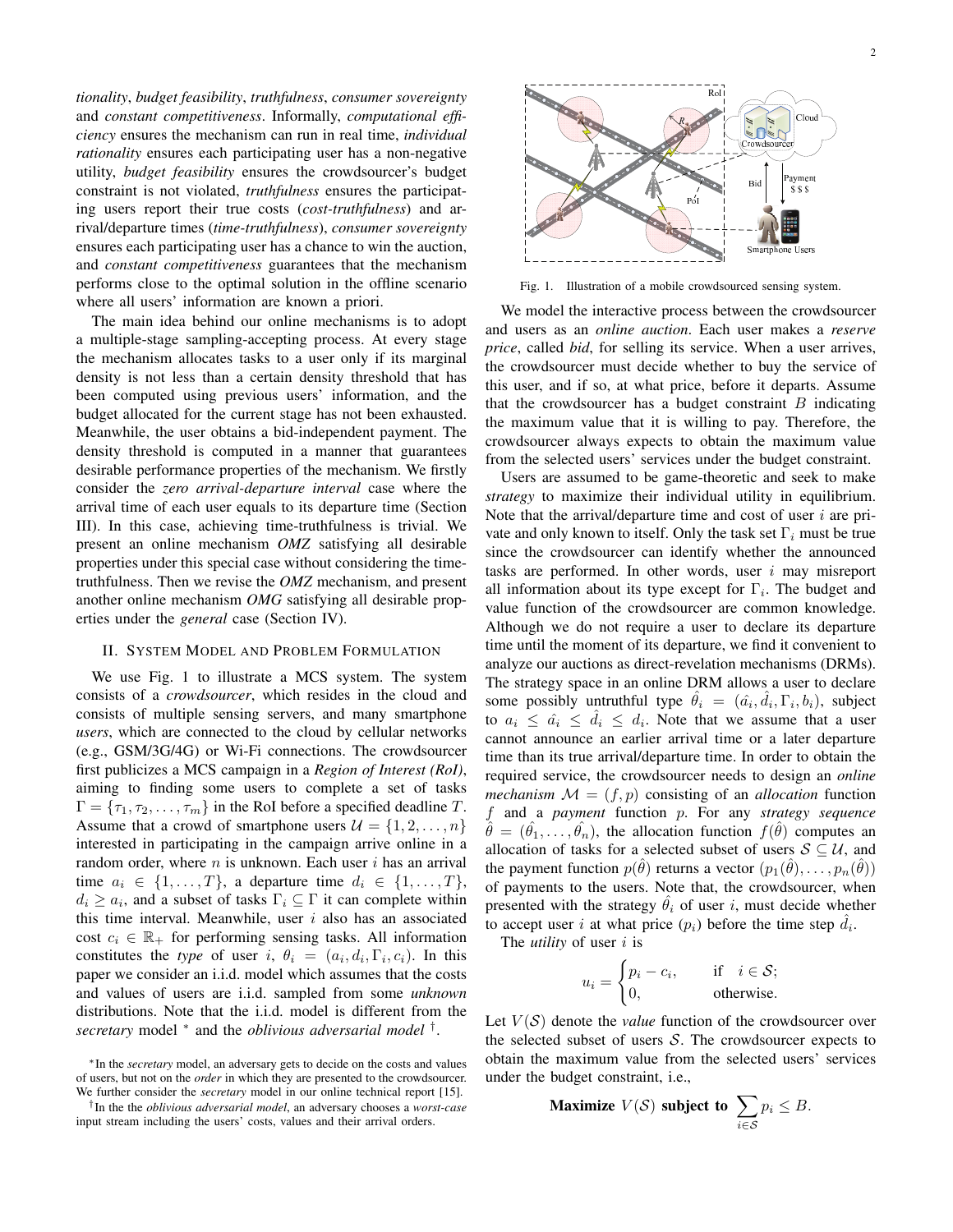In this paper, we focus on the case where  $V(S)$  is non-negative monotone submodular. This covers many realistic scenarios.

Definition 1 (Monotone Submodular Function). *Let* Ω *be a finite set. For any*  $X \subseteq Y \subseteq \Omega$  *and*  $x \in \Omega \backslash Y$ *, a function*  $f: 2^{\Omega} \mapsto \mathbb{R}$  *is called submodular if and only if* 

$$
f(X \cup \{x\}) - f(X) \ge f(Y \cup \{x\}) - f(Y),
$$

*and it is monotone (increasing) if and only if*  $f(X) \le f(Y)$ *.* 

An Application Example: As illustrated in Fig. 1, we consider the scenario where the crowdsourcer expects to obtain the sensing data covering all roads in a RoI. For convenience of calculations, we divide each road in the RoI into multiple discrete *Points of Interest (PoIs)*, and the objective of the crowdsourcer is equivalent to obtaining the sensing data covering all PoIs before  $T$ . The set of PoIs is denoted by  $\Gamma = {\tau_1, \tau_2, \ldots, \tau_m}$ . Assume that each sensor follows a geometric disk sensing model with sensing range  $R$ , which means if user i senses at a location  $L_i$  and obtain a reading, then any PoI within the disk with the origin at  $L_i$  and a radius of  $R$  has been covered once. The set of PoIs covered by user i is denoted by  $\Gamma_i \subseteq \Gamma$ , which means the sensing tasks that user  $i$  can complete. Without loss of generality, assume that each PoI  $\tau_i$  has a coverage requirement  $r_i \in \mathbb{Z}_+$  indicating how many times it requires to be sensed at most. The *value* of the selected users to the crowdsourcer is:

$$
V(S) = \sum_{j=1}^{m} \min\{r_j, \sum_{i \in S} v_{i,j}\},\
$$

where  $v_{i,j}$  equals to 1 if  $\tau_j \in \Gamma_i$ , and 0 otherwise.  $V(S)$ is non-negative monotone submodular, the proof of which is given in our online technical report [15] due to page limit.

Our objective is to design online mechanisms satisfying the following six desirable properties:

- *<sup>∙</sup>* Computational Efficiency: A mechanism is *computationally efficient* if both the allocation and payment can be computed in polynomial time as each user arrives.
- *<sup>∙</sup>* Individual Rationality: Each participating user will have a non-negative utility:  $u_i \geq 0$ .
- *<sup>∙</sup>* Budget Feasibility: We require the mechanism to be *budget feasible*:  $\sum_{i \in S} p_i \leq B$ .
- *<sup>∙</sup>* Truthfulness: A mechanism is *cost-* and *time-truthful* (or simply called *truthful*, or *incentive compatible* or *strategyproof*) if reporting the true cost and arrival/departure time is a *dominant strategy* for all users. In other words, no user can improve its utility by submitting a false cost or arrival/departure time, no matter what others submit.
- *<sup>∙</sup>* Consumer Sovereignty: The mechanism cannot arbitrarily exclude a user; each user will have a chance to win the auction and obtain a payment if only its bid is sufficiently low while others are fixed.
- *<sup>∙</sup>* Competitiveness: The goal of the mechanism is to maximize the value of the crowdsourcer. To quantify the performance of the mechanism we compare its solution with the *optimal solution* that can be obtained

The importance of the first three properties is obvious, because they together guarantee that the mechanisms can be implemented in real time and satisfy the basic requirements. In addition, the last three properties are indispensable for guaranteeing the high performance and robustness. The *truthfulness* aims to eliminate the fear of market manipulation and the overhead of strategizing over others for the participating users. The *consumer sovereignty* aims to guarantee that each participating user has a chance to win the auction, otherwise it will hinder the users' competition or even result in task starvation. Besides, if some users are guaranteed not to win the auction, then being truthful or not will have the same outcome. For this reason, the property satisfying both the *consumer sovereignty* and *truthfulness* is also called *strong truthfulness* by Hajiaghayi et al. [16]. Later we will show that satisfying the consumer sovereignty is not trivial in the online scenario, which is in contrast to the offline scenario.

# III. ONLINE MECHANISM UNDER ZERO ARRIVAL-DEPARTURE INTERVAL CASE

In this section, we consider a special case where the arrival time of each user equals to its departure time. In this case, each user is impatient since the decision must be made immediately once it arrives. Note that achieving timetruthfulness is trivial in this case. It is because that any user has no incentive to report a later arrival time or an earlier departure time than its true arrival/departure time, since the user cannot perform any sensing task or obtain a payment after it departs. We present an online mechanism *OMZ* satisfying all desirable properties under this *zero arrival-departure interval* case, without considering the time-truthfulness. To facilitate understanding, it is also assumed that no two users have the same arrival time. Note that this assumption can also be easily removed according to the revised mechanism in Section IV.

# *A. Mechanism Design*

An online mechanism needs to overcome several nontrivial challenges: firstly, the users' costs are unknown and need to be reported in a truthful manner; secondly, the total payment cannot exceed the crowdsourcer's budget; finally, the mechanism needs to cope with the online arrival of users. Previous solutions of online auctions and related problems [17], [18] always achieve desirable outcomes in online settings via a two-stage sampling-accepting process: the first batch of users is rejected and used as the sample which enables making an informed decision on whether accepting the rest of users. However, these solutions cannot guarantee the *consumer sovereignty*, since the first batch of users has no chance to win the auction no matter how low its cost is. It can lead to undesirable effects in our problem: automatically rejecting the first batch of users encourages users to arrive late; in other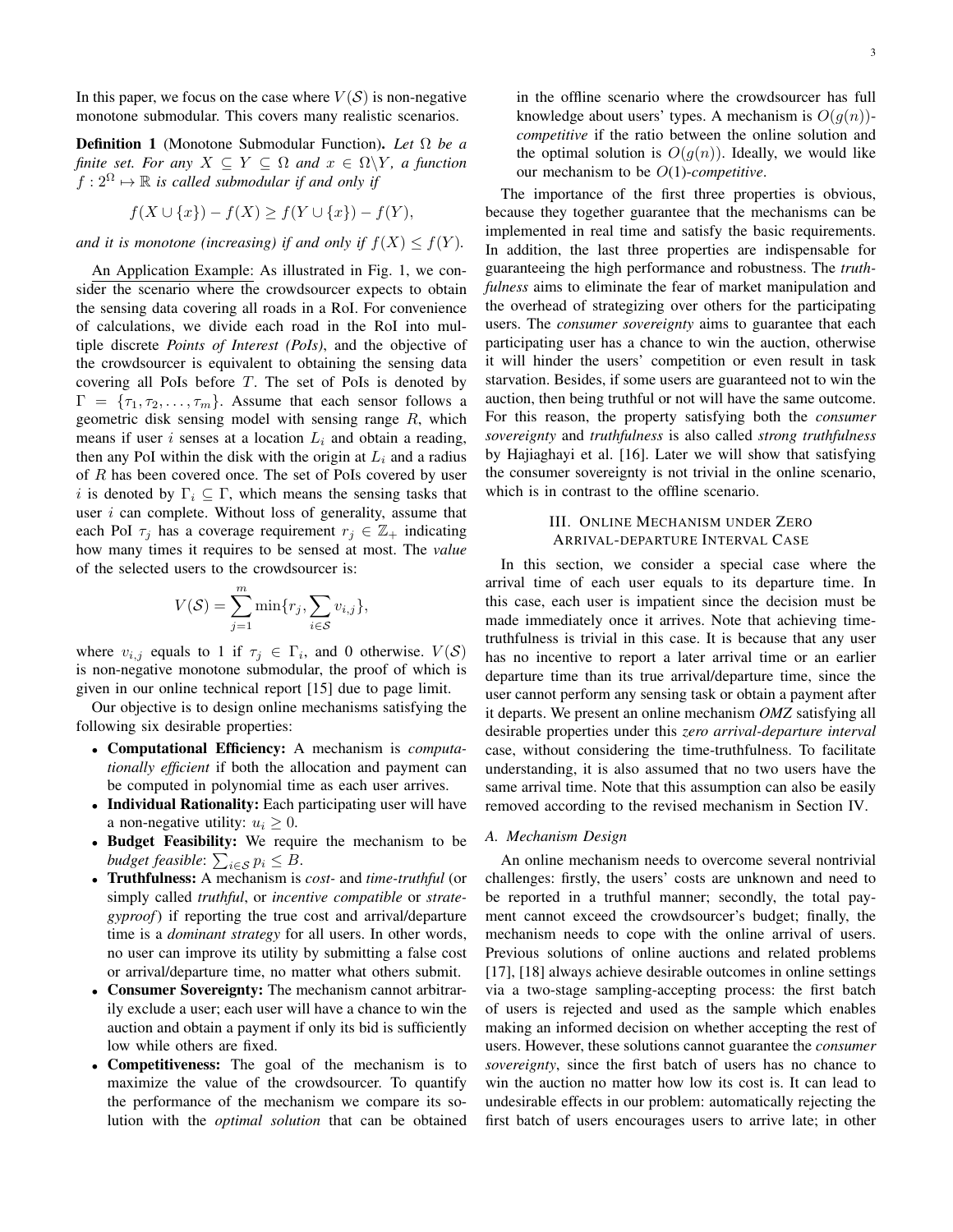

Illustration of a multiple-stage sampling-accepting process when Fig. 2.<br> $T = 8$ .

words, those users arriving early have no incentive to report their bids, which may hinder the users' competition or even result in task starvation.

To address the above challenges, we design our online mechanism, *OMZ*, based on a *multiple-stage samplingaccepting* process. The mechanism dynamically increases the sample size and learns a *density threshold* used for future decision, while increasing the *stage-budget* it uses for allocation at various stages. The whole process is illustrated in Algorithm 1. Firstly, we divide all of T time steps into  $(\log_2 T + 1)$  stages:  $\{1, 2, \ldots, \lfloor \log_2 T \rfloor, \lfloor \log_2 T \rfloor + 1\}.$  The stage *i* ends at time step  $T' = \lfloor 2^{i-1} T/2^{\lfloor \log_2 T \rfloor} \rfloor$ . Correspondingly, the stage-budget for the *i*-th stage is allocated as  $B' = 2^{i-1}B/2^{\lfloor \log_2 T \rfloor}$ . Fig. 2 is an illustration when  $T = 8$ . When a stage is over, we add all users who have arrived into the sample set  $S'$ , and compute a density threshold  $\rho^*$  according to the information of samples and the allocated stage-budget *B'*. This density threshold is computed by calling the GetDensityThreshold algorithm (to be elaborated later), and used for making decision at the next stage. Specially, when the last stage  $i = \lfloor \log_2 T \rfloor + 1$  comes, the density threshold has been computed according to the information of all users arriving before time step  $|T/2|$ , and the allocated stage-budget  $B/2$ .

Algorithm 1: Online Mechanism under Zero Arrival-departure Interval Case (*OMZ*)

|                  | <b>Input:</b> Budget constraint $B$ , deadline $T$                                                                                                                                         |  |  |  |
|------------------|--------------------------------------------------------------------------------------------------------------------------------------------------------------------------------------------|--|--|--|
|                  | $\mathbf{1} \; (t, T', B', \bar{S}', \rho^*, \mathcal{S}) \leftarrow (1, \frac{T}{2^{\lfloor \log_2 T \rfloor}}, \frac{B}{2^{\lfloor \log_2 T \rfloor}}, \emptyset, \epsilon, \emptyset);$ |  |  |  |
| $\overline{2}$   | while $t \leq T$ do                                                                                                                                                                        |  |  |  |
| 3                | <b>if</b> there is a user i arriving at time step t <b>then</b>                                                                                                                            |  |  |  |
| $\overline{4}$   | if $b_i \leq V_i(\mathcal{S})/\rho^* \leq B' - \sum_{j \in \mathcal{S}} p_j$ then                                                                                                          |  |  |  |
| $\overline{5}$   | $p_i \leftarrow V_i(\mathcal{S})/\rho^*; \, \mathcal{S} \leftarrow \mathcal{S} \cup \{i\};$                                                                                                |  |  |  |
| 6                | <b>else</b> $p_i \leftarrow 0$ ;                                                                                                                                                           |  |  |  |
| $\overline{7}$   | $\mathcal{S}' \leftarrow \mathcal{S}' \cup \{i\};$                                                                                                                                         |  |  |  |
| 8                | end                                                                                                                                                                                        |  |  |  |
| $\boldsymbol{9}$ | if $t =  T' $ then                                                                                                                                                                         |  |  |  |
| 10               | $\rho^* \leftarrow \textbf{GetDensityThreshold}(B', S');$                                                                                                                                  |  |  |  |
| 11               | $T' \leftarrow 2T'; B' \leftarrow 2B';$                                                                                                                                                    |  |  |  |
| 12               | end                                                                                                                                                                                        |  |  |  |
| 13               | $t \leftarrow t + 1$                                                                                                                                                                       |  |  |  |
| 14 end           |                                                                                                                                                                                            |  |  |  |

Given a set of selected users  $S$ , the *marginal value* of user  $i \notin S$  is  $V_i(S) = V(S \cup \{i\}) - V(S)$ , and its *marginal density* is  $V_i(\mathcal{S})/b_i$ . When a new user *i* arrives, the mechanism allocates tasks to it as long as its marginal density is not less than the current threshold density  $\rho^*$ , and the allocated stagebudget *B'* has not been exhausted. Meanwhile, we give user  $i$  a payment

$$
p_i = V_i(\mathcal{S})/\rho^*,
$$

and add this user to the set of selected users  $S$ . To start the

mechanism, we initially set a small density threshold  $\epsilon$ , which is used for making decision at the first stage.

Since each stage maintains a common density threshold, it is natural to adopt a *proportional share* allocation rule to compute the density threshold from the sample set  $S'$  and the allocated stage-budget *B'*. As illustrated in Algorithm 2, the computation process adopts a greedy strategy. Users are sorted according to their increasing marginal densities. In this sorting the  $(i + 1)$ -th user is the user j such that  $V_i(\mathcal{J}_i)/b_i$  is maximized over  $S' \setminus \mathcal{J}_i$ , where  $\mathcal{J}_i = \{1, 2, \ldots, i\}$  and  $\mathcal{J}_0 = \emptyset$ . Considering the submodularity of  $V$ , this sorting implies that:

$$
\frac{V_1(\mathcal{J}_0)}{b_1} \ge \frac{V_2(\mathcal{J}_1)}{b_2} \ge \cdots \ge \frac{V_{|\mathcal{S}'|}(\mathcal{J}_{|\mathcal{S}'|-1})}{b_{|\mathcal{S}'|}}.
$$

Find the largest k such that  $b_k \leq \frac{V_k(\mathcal{J}_{k-1})B}{V(\mathcal{J}_k)}$  $\frac{(\mathcal{J}_{k-1})B}{V(\mathcal{J}_k)}$ . The set of selected users is  $\mathcal{J}_k = \{1, 2, \dots, k\}$ . Finally, we set the density threshold to be  $\frac{V(\mathcal{J}_k)}{\delta B'}$ . Here we set  $\delta > 1$  to obtain a slight underestimate of the density threshold for guaranteeing enough users selected and avoiding the waste of budget. Later we will fix the value of  $\delta$  elaborately to enable the mechanism achieving a constant competitive ratio.

| <b>Algorithm 2: GetDensityThreshold</b>                                                                                                                                                                                                                          |  |  |
|------------------------------------------------------------------------------------------------------------------------------------------------------------------------------------------------------------------------------------------------------------------|--|--|
| <b>Input:</b> Stage-budget $B'$ , sample set $S'$                                                                                                                                                                                                                |  |  |
| 1 $\mathcal{J} \leftarrow \emptyset$ ; $i \leftarrow \arg \max_{j \in \mathcal{S}'} (V_j(\mathcal{J})/b_j);$                                                                                                                                                     |  |  |
| 2 while $b_i \leq \frac{V_i(\mathcal{J})B'}{V(\mathcal{J} \cup \{i\})}$ do                                                                                                                                                                                       |  |  |
| 3 $\left\{\n\begin{array}{l}\n\mathcal{J} \leftarrow \mathcal{J} \cup \{i\};\n\end{array}\n\right.$<br>4 $\left\{\n\begin{array}{l}\n\mathcal{J} \leftarrow \arg \max_{j \in \mathcal{S}' \setminus \mathcal{J}} (V_j(\mathcal{J})/b_j); \n\end{array}\n\right.$ |  |  |
|                                                                                                                                                                                                                                                                  |  |  |
| 5 end                                                                                                                                                                                                                                                            |  |  |
| 6 $\rho \leftarrow V(\mathcal{J})/B';$                                                                                                                                                                                                                           |  |  |
| 7 return $\rho/\delta$ ;                                                                                                                                                                                                                                         |  |  |

### *B. Mechanism Analysis*

In the following, we will firstly prove that *OMZ* satisfies the computational efficiency (Lemma 1), individual rationality (Lemma 2), budget feasibility (Lemma 3), cost-truthfulness (Lemma 4), and consumer sovereignty (Lemma 5). Then, we will prove that *OMZ* can achieve a constant competitive ratio by elaborately fixing the value of  $\delta$  (Lemma 6).

#### Lemma 1. *The OMZ mechanism is computationally efficient.*

*Proof:* Since the mechanism runs online, we only need to focus on the computation complexity at each time step  $t \in \{1, \ldots, T\}$ . Computing the marginal value of user *i* takes  $O(|\Gamma_i|)$  time, which is at most  $O(m)$ . Thus, the running time of computing the allocation and payment of user  $i$  (lines 3-8) is bounded by  $O(m)$ . Next, we analyze the complexity of computing the density threshold (Algorithm 2). Finding the user with maximum marginal density takes  $O(m|\mathcal{S}'|)$ time. Since there are  $m$  tasks and each selected user should contribute at least one new task, the number of winners is at most  $\min\{m, |\mathcal{S}'|\}$ . Thus, the running time of Algorithm 2 is bounded by  $O(m|\mathcal{S}'| \min\{m, |\mathcal{S}'|\})$ . Therefore, the computation complexity at each time step (lines 3-13) is bounded by  $O(m|\mathcal{S}'| \min\{m, |\mathcal{S}'|\})$ . At the last stage, the sample set  $\mathcal{S}'$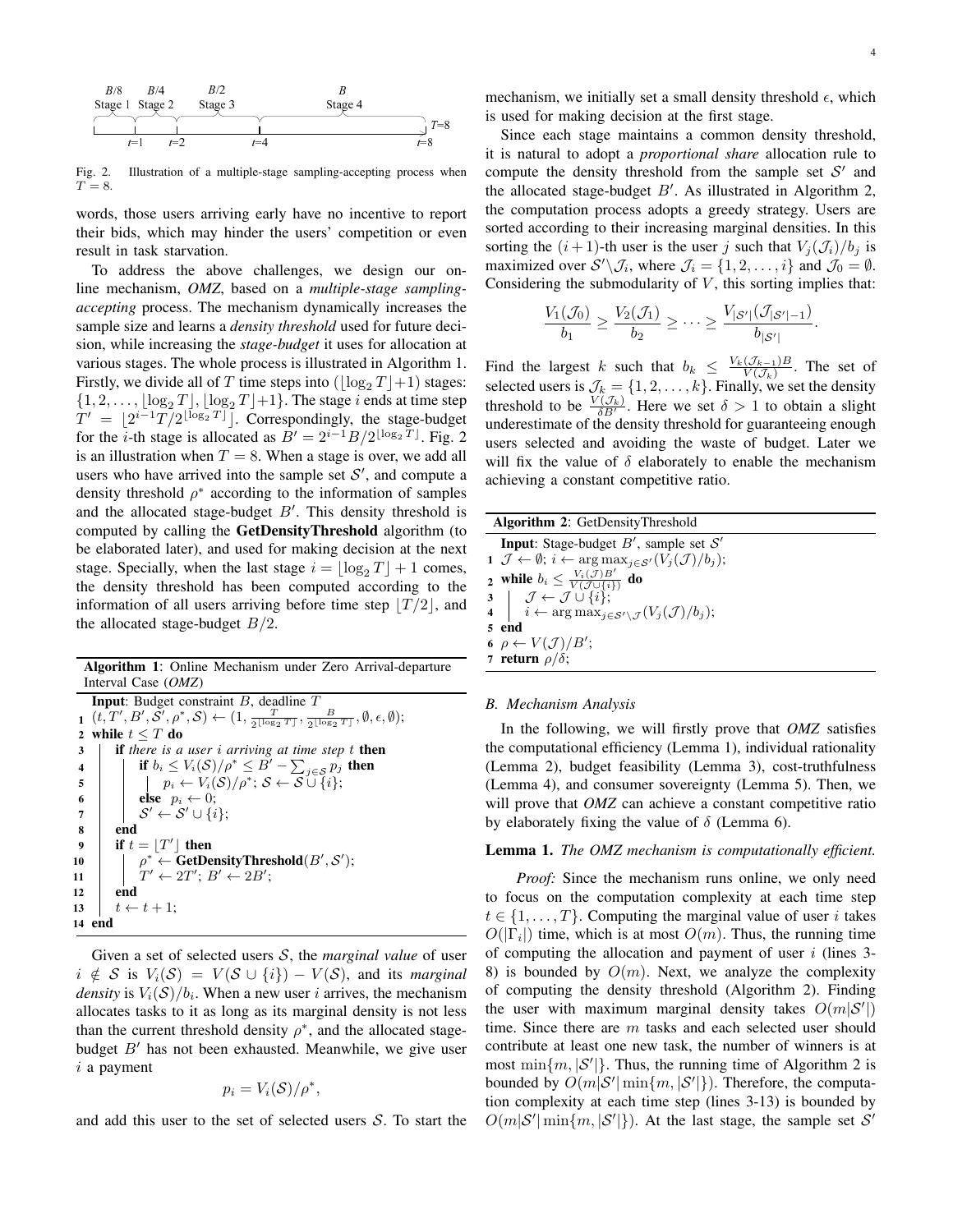has the maximum number of samples, being  $n/2$  with high probability. Thus, the computation complexity at each time step is bounded by  $O(mn \min\{m, n\})$ .

Note that the above analysis is very conservative. In practice, the running time  $O(|\Gamma_i|)$  of computing the marginal value is much less than  $O(m)$ . Moreover, the running time of *OMZ* will increase linearly with  $n$  especially when  $n$  is large.

## Lemma 2. *The OMZ mechanism is individually rational.*

*Proof:* From the lines 4-6 of Algorithm 1, we know that  $p_i \ge b_i$  if  $i \in S$ , otherwise  $p_i = 0$ . Thus, we have  $u_i \ge 0$ .

# Lemma 3. *The OMZ mechanism is budget feasible.*

*Proof:* At each stage  $i \in \{1, 2, \ldots, \lfloor \log_2 T \rfloor, \lfloor \log_2 T \rfloor + \lfloor \log_2 T \rfloor\}$ 1}, the mechanism uses a stage-budget  $B' = \frac{2^{i-1}B}{2^{\lfloor \log_2 T \rfloor}}$ . From the lines 4-5 of Algorithm 1, it is guaranteed that the current total payment does not exceed the stage-budget  $B'$ . Specially, the budget constraint of the last stage is  $B$ . Therefore, every stage is budget feasible, and when the deadline  $T$  arrives, the total payment does not exceed  $B$ .

Designing a cost-truthful mechanism relies on the rationale of *bid-independence*. Let  $b_{-i}$  denote the sequence of bids arriving before the *i*-th bid  $b_i$ , i.e.,  $b_{-i} = (b_1, \ldots, b_{i-1})$ . We call such a sequence *prefixal*. Let *′* be a function from prefixal sequences to prices (non-negative real numbers). We extend the definition of bid-independence [19] to the online scenario:

Definition 2 (Bid-independent Online Auction). *An online auction is called bid-independent if the allocation and payment rules for each player satisfy:*

- *a*) The auction constructs a price schedule  $p'(b_{-i})$ ;
- *b*) *If*  $p'(b_{-i}) \geq b_i$ , player *i* wins at price  $p_i = p'(b_{-i})$ ;
- *c*) *Otherwise, player i is rejected, and*  $p_i = 0$ *.*

Proposition 1. *( [20], Proposition 2.1) An online auction is cost-truthful if and only if it is bid-independent.*

#### Lemma 4. *The OMZ mechanism is cost-truthful.*

*Proof:* Consider a user *i* that arrives at some stage for which the density threshold is  $\rho^*$ . If by the time the user arrives there are no remaining budget, then the user's cost declaration will not affect the allocation of the mechanism and thus cannot improve its utility by submitting a false cost. Otherwise, assume there are remaining budget by the time the user arrives. In case  $c_i \leq V_i(\mathcal{S})/\rho^*$ , reporting any cost below  $V_i(\mathcal{S})/\rho^*$  would not make a difference in the user's allocation and payment and its utility would be  $V_i(\mathcal{S})/\rho^*$  –  $c_i \geq 0$ . Declaring a cost above  $V_i(\mathcal{S})/\rho^*$  would make the worker lose the auction, and its utility would be 0. In case  $c_i > V_i(\mathcal{S})/\rho^*$ , declaring any cost above  $V_i(\mathcal{S})/\rho^*$  would leave the user unallocated with utility 0. If the user declares a cost lower than  $V_i(\mathcal{S})/\rho^*$  it will be allocated. In such a case, however, its utility will be negative. Hence the user's utility is always maximized by reporting its true cost:  $b_i = c_i$ .

Lemma 5. *The OMZ mechanism satisfies the consumer sovereignty.*

*Proof:* Each stage is an accepting process as well as a sampling process ready for the next stage. As a result, users are not automatically rejected during the sampling process, and are allocated as long as their marginal densities are not less than the current density threshold, and the allocated stagebudget has not been exhausted.

Before analyzing the competitiveness of the *OMZ* mechanism, we firstly introduce an offline mechanism proposed by Singer [21], which has been proved to satisfy the *computational efficiency*, *individual rationality*, *budget feasibility*, and *truthfulness*. This mechanism does not have knowledge about users' costs, but it is an offline mechanism, i.e., all users submit their bids to the mechanism and wait for the mechanism to collect all the bids and decide on an allocation. This mechanism has been proved to be  $O(1)$ -*competitive* in maximizing the value of services received under budget constraint compared with the optimal solution. Therefore, we only need to prove that *OMZ* has a constant competitive ratio compared with this offline mechanism, then *OMZ* will also be  $O(1)$ -*competitive* compared with the optimal solution. Note that in the offline scenario satisfying the *time-truthfulness* and *consumer sovereignty* is trivial, since all decisions are made after all users' information is submitted to the crowdsourcer.

| <b>Algorithm 3:</b> Proportional Share Mechanism (Offline) [21] |                                                                                                                                                                                      |           |  |
|-----------------------------------------------------------------|--------------------------------------------------------------------------------------------------------------------------------------------------------------------------------------|-----------|--|
|                                                                 | <b>Input:</b> Budget constraint B, User set $U$                                                                                                                                      |           |  |
|                                                                 | /* Winner selection phase                                                                                                                                                            | $\star$ / |  |
|                                                                 | $1 \mathcal{S} \leftarrow \emptyset; i \leftarrow \arg \max_{i \in \mathcal{U}} (V_i(\mathcal{S})/b_i);$                                                                             |           |  |
|                                                                 | 2 while $b_i \leq \frac{V_i(\mathcal{S})B}{V(\mathcal{S} \cup \{i\})}$ do                                                                                                            |           |  |
|                                                                 |                                                                                                                                                                                      |           |  |
|                                                                 | 3 $\begin{array}{c} \mathcal{S} \leftarrow \mathcal{S} \cup \{i\}; \\ \mathcal{S} \leftarrow \arg\max_{j \in \mathcal{U} \setminus \mathcal{S}} (V_j(\mathcal{S})/b_j); \end{array}$ |           |  |
|                                                                 | 5 end                                                                                                                                                                                |           |  |
|                                                                 | /* Payment determination phase                                                                                                                                                       | $\star$ / |  |
|                                                                 | 6 foreach $i \in \mathcal{U}$ do $p_i \leftarrow 0$ ;                                                                                                                                |           |  |
|                                                                 | 7 foreach $i \in S$ do                                                                                                                                                               |           |  |
| 8                                                               | $\mathcal{U}' \leftarrow \mathcal{U} \backslash \{i\}; \mathcal{Q} \leftarrow \emptyset;$                                                                                            |           |  |
| $\boldsymbol{9}$                                                | repeat                                                                                                                                                                               |           |  |
|                                                                 | 10 $i_j \leftarrow \arg \max_{j \in \mathcal{U}' \setminus \mathcal{Q}} (V_j(\mathcal{Q})/b_j);$<br>11 $p_i \leftarrow \max\{p_i, \min\{b_{i(j)}, \eta_{i(j)}\}\};$                  |           |  |
|                                                                 |                                                                                                                                                                                      |           |  |
| 12                                                              | <b>until</b> $b_{i_j} \leq \frac{V_{i_j}(\mathcal{Q}_{j-1})B}{V(\Omega)}$ ;                                                                                                          |           |  |
|                                                                 | 13 end                                                                                                                                                                               |           |  |
|                                                                 | 14 return $(S, p)$ ;                                                                                                                                                                 |           |  |

The offline mechanism adopts a *proportional share allocation rule*. As described in Algorithm 3, it consists of two phases: the *winner selection* phase and the *payment determination* phase. The *winner selection* phase has the same working process as Algorithm 2. To compute the payment for each winner  $i \in S$ , we sort the users in  $\mathcal{U}\backslash\{i\}$ :

$$
\frac{V_{i_1}(\mathcal{Q}_0)}{b_{i_1}} \ge \frac{V_{i_2}(\mathcal{Q}_1)}{b_{i_2}} \ge \cdots \ge \frac{V_{i_{n-1}}(\mathcal{Q}_{n-2})}{b_{i_{n-1}}},
$$

where  $V_{i_j}(\mathcal{Q}_{j-1}) = V(\mathcal{Q}_{j-1} \cup \{i_j\}) - V(\mathcal{Q}_{j-1})$  denotes the marginal value of the j-th user and  $\mathcal{Q}_j$  denotes the first *j* users according to this sorting over  $\mathcal{U}\backslash\{i\}$  and  $\mathcal{Q}_0 = \emptyset$ . The marginal value of user *i* at position *j* is  $V_{i(j)}(Q_{j-1}) =$  $V(Q_{j-1} \cup \{i\}) - V(Q_{j-1})$ . Let *k'* denote the position of the last user  $i_j \in \mathcal{U} \backslash \{i\}$ , such that  $b_{i_j} \leq V_{i_j}(\mathcal{Q}_{j-1})B/V(\mathcal{Q}_j)$ . For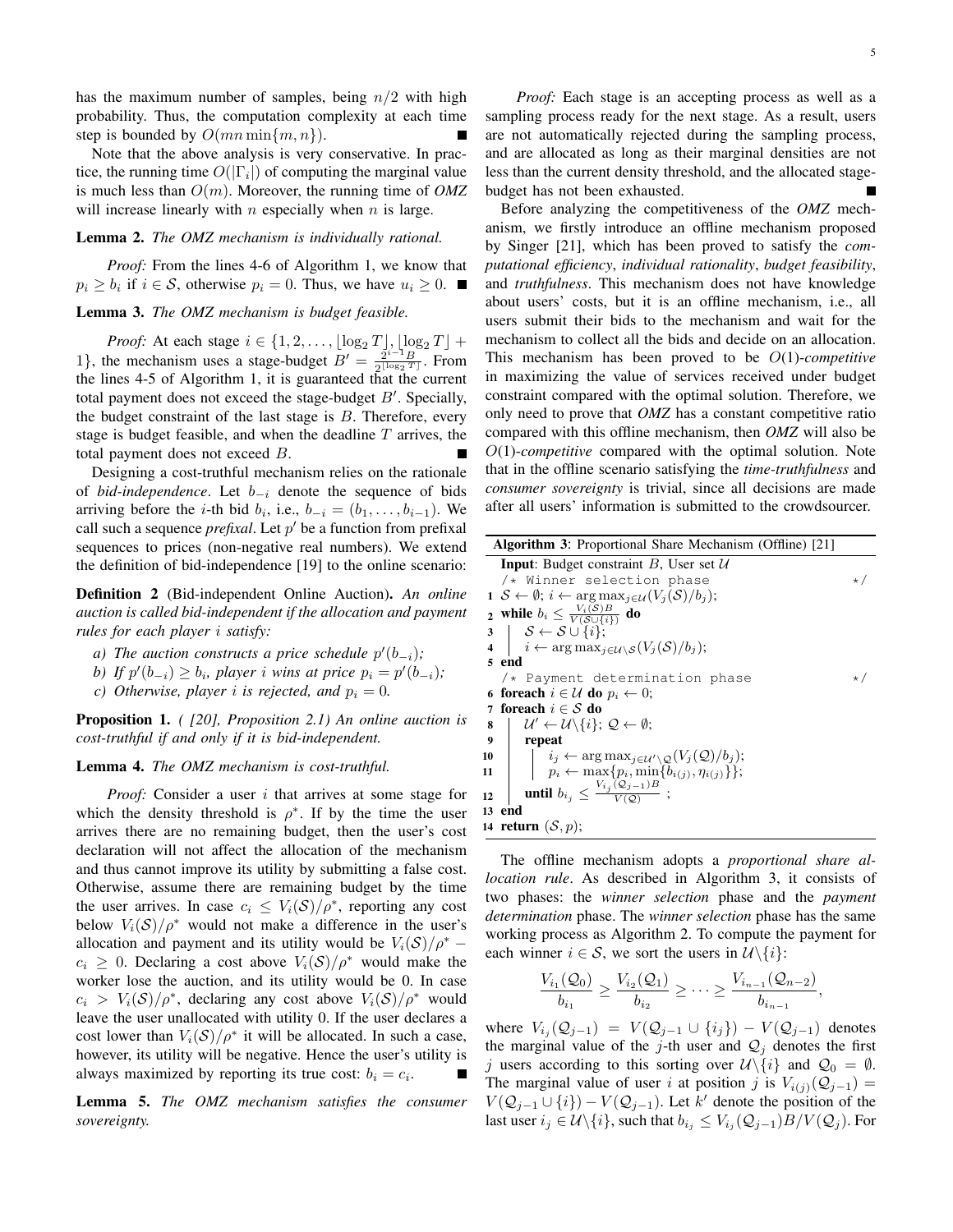*A. Mechanism Design*

brevity we will write  $b_{i(j)} = V_{i(j)}(Q_{j-1}) b_{i_j} / V_{i_j}(Q_{j-1})$ , and  $\eta_{i(j)} = V_{i(j)}(\mathcal{Q}_{j-1})B/V(\mathcal{Q}_{j-1} \cup \{i\})$ . In order to guarantee the truthfulness, each winner should be paid the critical value, which means that user  $i$  would not win the auction if it bids higher than this value. Thus, the payment for user  $i$  should be the maximum of these  $k' + 1$  prices:

$$
p_i = \max_{j \in [k'+1]} \{\min\{b_{i(j)}, \eta_{i(j)}\}\}.
$$

Let  $Z$  be the set of selected users  $S$  computed by Algorithm 3, and the value of Z is  $V(Z)$ . The density of Z is  $\rho =$  $V(Z)/B$ . Define  $Z_1$  and  $Z_2$  as the subsets of  $Z$  that appears in the first and second half of the input stream, respectively. When the stage  $\lfloor \log_2 T \rfloor$  is over, we obtain the sample set S' consisting of all users arriving before the time  $[T/2]$ . Thus, we have  $Z_1 = Z \cap S'$ , and  $Z_2 = Z \cap \{\mathcal{U} \backslash \mathcal{S}'\}$ . Let  $Z'_1$  denote the set of selected users computed by Algorithm 2 based on the sample set  $S'$  and the allocated stage-budget  $B/2$ , and the value of  $Z'_1$  is  $V(Z'_1)$ . The density of  $Z'_1$  is  $\rho'_1 = 2V(Z'_1)/B$ . The density threshold of the last stage is  $\rho^* = \rho'_1/\delta$ . Let  $Z'_2$ denote the set of selected users computed by Algorithm 1 at the last stage. Assume that the value of each user is at most  $V(Z)/\omega$ , where the parameter  $\omega$  will be fixed later.

Since the costs and values of all users are i.i.d., they can be selected in the set  $Z$  with the same probability. The sample set  $S'$  is a random subset of  $U$  since all users arrive in a random order. Therefore the number of users from  $Z$ in the sample set  $S'$  follows a hypergeometric distribution  $H(n/2, |Z|, n)$ . Thus, we have  $\mathbb{E}[|Z_1|] = \mathbb{E}[|Z_2|] = |Z|/2$ . The value of each user can be seen as an i.i.d. random variable, and because of the submodularity of  $V(S)$ , it can be derived that:  $\mathbb{E}[V(Z_1)] = \mathbb{E}[V(Z_2)] \ge V(Z)/2$ . The expected total payments to the users from both  $Z_1$  and  $Z_2$  are  $B/2$ . Since  $V(Z'_1)$  is computed with the stage-budget  $B/2$ , it can be derived that:  $\mathbb{E}[V(Z_1')] \geq \mathbb{E}[V(Z_1)] \geq V(Z)/2$ , and  $\mathbb{E}[\rho'_1] \geq \rho$ , where the first inequality follows from the fact that  $V(Z'_1)$  is the optimal solution computed by Algorithm 2 with stage-budget  $B/2$  according to the *proportional share allocation* rule. Therefore, we only need to prove that the ratio of  $\mathbb{E}[V(Z'_2)]$  to  $\mathbb{E}[V(Z'_1)]$  is at least a constant, then the *OMZ* mechanism will also have a constant expected competitive ratio compared with the offline mechanism.

**Lemma 6.** For sufficiently large  $\omega$ , the ratio of  $\mathbb{E}[V(Z_2')]$ to  $\mathbb{E}[V(Z_1')]$  is at least a constant. Specially, this ratio *approaches*  $1/4$  *as*  $\omega \rightarrow \infty$  *and*  $\delta \rightarrow 4$ *.* 

The proof of Lemma 6 is given in Appendix A.

Theorem 1. *The OMZ mechanism satisfies the computational efficiency, individual rationality, budget feasibility, truthfulness, consumer sovereignty, and constant competitiveness under the zero arrival-departure interval case.*

## IV. ONLINE MECHANISM UNDER GENERAL CASE

In this section, we consider the general case where each user may have a *non-zero arrival-departure interval*, and there may be multiple online users in the auction simultaneously.

In order to hold desirable properties of *OMZ*, we adopt a similar algorithm framework under the general case. Meanwhile, in order to guarantee the *cost-* and *time-truthfulness*, it is necessary to modify *OMZ* based on three principles. Firstly, any user is added to the sample set only when it departs; otherwise, the bid-independence will be destroyed if its arrival-departure time spans multiple stages, because a user can indirectly affect its payment now. Secondly, if there are multiple users who have not yet departed at some time, we sort these online users according to their marginal values, instead of marginal densities, and preferentially select those users with higher marginal value. In this way, the bid-independence can be held. Thirdly, whenever a new time step arrives, it scans through the list of users who have not yet departed and selects those whose marginal densities are not less than the current density threshold under the stage-budget constraint, even if some arrived much earlier. At the departure time of any user who was selected as a winner, the user is paid for a price equal to the maximum price attained during the user's reported arrival-departure interval, even if this price is larger than the price at the time step when the user was selected as a winner.

Algorithm 4: Online Mechanism under General Case (*OMG*) **Input**: Budget constraint  $B$ , deadline  $T$  $($ *t*,  $T', B', S', \rho^*, S) \leftarrow (1, \frac{T}{2^{\lfloor \log_2 T \rfloor}}, \frac{B}{2^{\lfloor \log_2 T \rfloor}}, \emptyset, \epsilon, \emptyset);$ 2 while  $t \leq T$  do  $3$  Add all new users arriving at time step t to a set of online users  $\mathcal{O}$ ;  $\mathcal{O}' \leftarrow \mathcal{O} \setminus S$ ; 4 repeat 5  $\vert \quad \vert \quad i \leftarrow \arg \max_{j \in \mathcal{O}'} (V_j(\mathcal{S}));$ 6  $\vert$  **if**  $b_i \leq V_i(\mathcal{S})/\rho^* \leq B' - \sum_{j \in \mathcal{S}} p_j$  then  $\begin{array}{ccc} \texttt{7} & | & | & p_i \leftarrow V_i(\mathcal{S})/\rho^*;\, \mathcal{S} \leftarrow \mathcal{S} \cup \{i\}; \end{array}$ 8 **else**  $p_i \leftarrow 0$ ;  $\emptyset$   $\emptyset$   $\emptyset' \leftarrow \mathcal{O}' \setminus \{i\};$ 10  $\vert$  until  $\mathcal{O}' = \emptyset$ ; 11 Remove all users departing at time step  $t$  from  $\mathcal{O}$ , and add them to  $S'$ ;  $\textbf{12}$  **d** if  $t = |T'|$  then 13  $\vert \quad \vert \quad \rho^* \leftarrow \textbf{GetDensityThreshold}(B', S');$  $\begin{array}{c} \n\mathbf{14} \quad | \quad T' \leftarrow 2T'; \, B' \leftarrow 2B'; \, \mathcal{O}' \leftarrow \mathcal{O}; \n\end{array}$ 15 repeat 16  $\vert \vert \vert \vert i \leftarrow \arg \max_{j \in \mathcal{O}'} (V_j(\mathcal{S} \setminus \{j\}));$  $\textbf{if } b_i \leq V_i(\mathcal{S} \setminus \{i\})/\rho^* \leq B' - \sum_{j \in \mathcal{S}} p_j + p_i \text{ and }$  $V_i(S \setminus \{i\})/\rho^* > p_i$  then  $\begin{array}{|c|c|c|c|c|}\n\hline\n\text{18} & & \text{if } & p_i \leftarrow V_i(\mathcal{S} \setminus \{i\})/\rho^*; \end{array}$ 19 | | | if  $i \notin S$  then  $S \leftarrow S \cup \{i\};$  $20$  | | | end  $\mathcal{O}'\leftarrow \mathcal{O}'\setminus\{i\};$ 22  $\vert$  **until**  $\mathcal{O}' = \emptyset$ ; 23 end 24  $\vert t \leftarrow t+1;$ 25 end

According to the above principles, we design *OMG* satisfying all desirable properties under the general case, as described in Algorithm 4. Specially, we consider two cases. The first case is when the current time step  $t$  is not at the end of any stage. In this case, the density threshold remains unchanged. The following operations (the lines 3-11 in Algorithm 4) are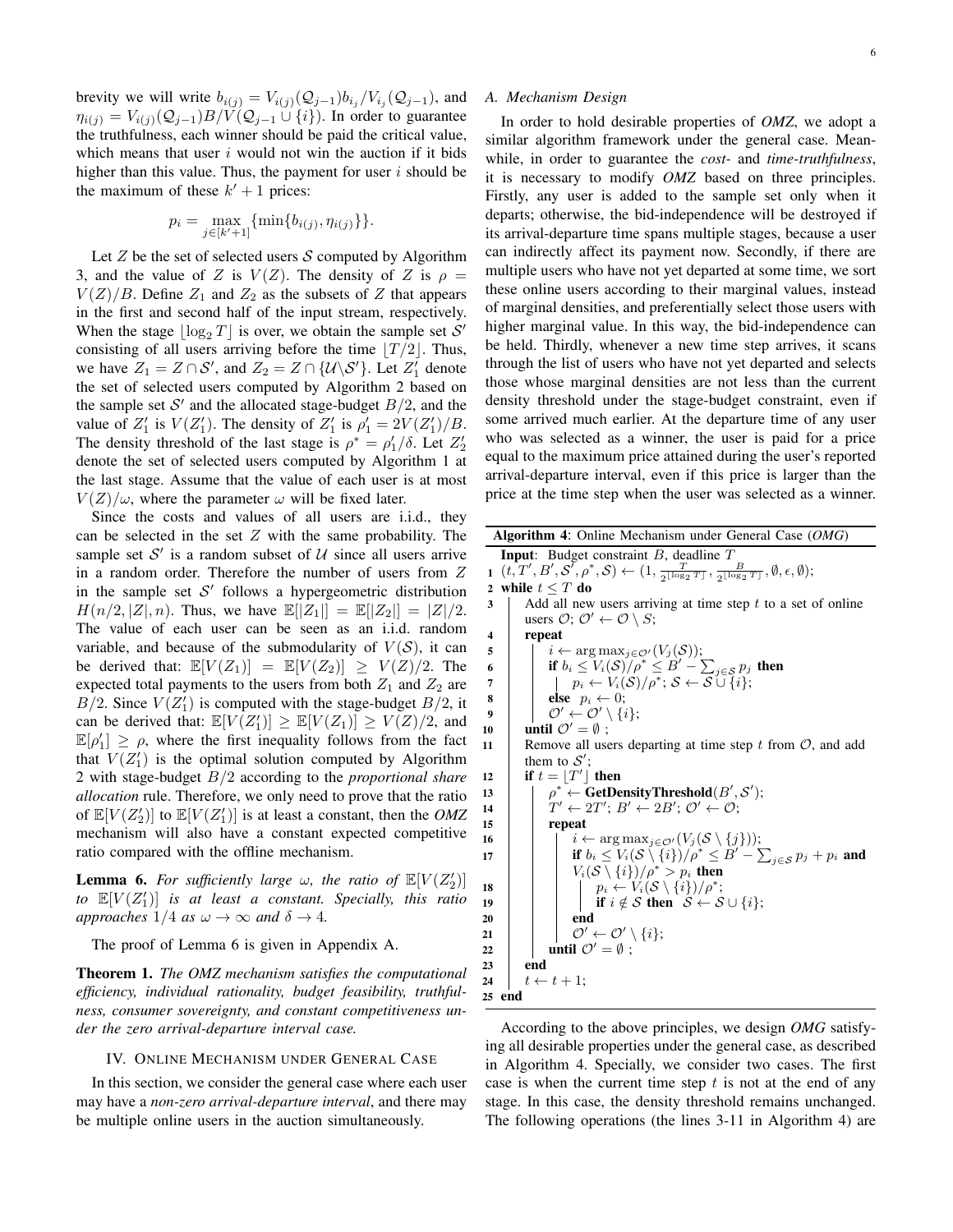performed. Firstly, all new users arriving at time step  $t$  are added to a set of online users  $O$ . Then we make decision on whether to select these online users one by one in the order of their marginal values; the users with higher marginal values will be selected first. If an online user  $i$  has been selected as a winner before time step  $t$ , we need not to make decision on it again because it is impossible to obtain a higher payment than before (refer to our proof in [15]). Otherwise, we need to make decision on it again: if its marginal density is not less than the current density threshold, and the allocated stage-budget has not been exhausted, it will be selected as a winner. Meanwhile, we give user *i* a payment  $p_i = V_i(\mathcal{S})/\rho^*$ , and add it to the set of selected users  $S$ . Finally, we remove all users departing at time step  $t$  from  $\mathcal{O}$ , and add them to the sample set  $\mathcal{S}'$ .

The second case is when the current time step is just at the end of some stage. In this case, the density threshold will be updated. The mechanism works as the lines 13-22. We need to make decision on whether to select these online users, and at what prices, one by one in the order of their marginal values, no matter whether they have ever been selected as the winners before time step  $t$ . As shown in the lines 17-20, if user  $i$  can obtain a higher payment than before, its payment will be updated. Meanwhile, if user  $i$  has never been selected as a winner before time step  $t$ , it will be added to the set  $S$ .

#### *B. Mechanism Analysis*

It is convenient to prove that the *OMG* mechanism also holds the *individual rationality*, *consumer sovereignty*, and *constant competitiveness* as *OMZ* (with almost the same proof), although *OMG* may have slightly lower competitive ratio than *OMZ*. In the following, we prove that *OMG* also satisfies the *computational efficiency*, the *budget feasibility*, and most importantly, the *cost-* and *time-truthfulness*.

## Lemma 7. *The OMG mechanism is computationally efficient.*

*Proof:* The *OMG* mechanism needs to compute the allocations and payments of multiple online users at each time step. Thus, the running time of computing the allocations and payments at each time step is bounded by  $O(m|\mathcal{O}|) < O(mn)$ , where *|O*| is the number of online users. The complexity of computing the density threshold is the same as that of *OMZ*. Thus, the computation complexity at each time step is the same as that of *OMZ*, i.e., bounded by  $O(mn \min\{m, n\})$ .

## Lemma 8. *The OMG mechanism is budget feasible.*

*Proof:* From the lines 6-7 and 17-18 of Algorithm 4, it is guaranteed that the current total payment does not exceed the stage-budget  $B'$ . Note that in the line 17,  $p_i$  is the price paid for user  $i$  in the previous stage instead of the current stage, so it cannot lead to the overrun of the current stage-budget. Thus every stage is budget feasible, and when the deadline  $T$ arrives, the total payment does not exceed  $B$ .

## Lemma 9. *The OMG mechanism is cost- and time-truthful.*

The proof of Lemma 9 is quite lengthy and is given in our online technical report [15].

Theorem 2. *The OMG mechanism satisfies the computational efficiency, individual rationality, budget feasibility, truthfulness, consumer sovereignty, and constant competitiveness under the general case.*

# V. PERFORMANCE EVALUATION

To evaluate the performance of our online mechanisms, we implemented *OMZ* and *OMG*, and compared them against the following three benchmarks. The first benchmark is the (approximate) *optimal* offline solution which has full knowledge about all users' types. The problem in this scenario is essentially a *budgeted maximum coverage problem*, which is a well-known NP-hard problem. It is known that a greedy algorithm provides a  $(1 - 1/e)$ -approximation solution [22]. The second benchmark is the *proportional share* mechanism in the offline scenario (Algorithm 3). The third benchmark is the *random* mechanism, which adopts a naive strategy, i.e., rewards users based on an uninformed fixed density threshold. The performance metrics include the *running time* and the *crowdsourcer's value*.

## *A. Simulation Setup*

We consider a Wi-Fi signal sensing application with the same scenario as [23]. The RoI is located at Manhattan, NY, including three avenues of 0.319km length and three streets of 1.135km length. We divide each road in the RoI into discrete PoIs with a uniform spacing of 1m, so the RoI consists of 4353 PoIs ( $m = 4352$ ) in total. Without loss of generality, let the coverage requirement of each PoI be 1. We set the deadline  $(T)$  to 1800s, and vary the budget  $(B)$  from 100 to 10000 with the increment of 100. Users arrive according to a Poisson process in time with arrival rate  $\lambda$ . We vary  $\lambda$  from 0.2 to 1 with the increment of 0.2. Whenever a user arrives, it is placed at a random location on the roads. In *OMZ* each user has zero arrival-departure interval, and in *OMG* the arrivaldeparture interval of each user is uniformly distributed over  $[0, 300]$  seconds. The sensing range  $(R)$  of each sensor is set to 7 meters. Each user's cost is uniformly distributed over [1*,* 10]. The initial density threshold  $(\epsilon)$  of Algorithm 1 and 4 is set to 1. As we proved in Lemma 6, when  $\delta = 4$  *OMZ* is  $O(1)$ competitive for sufficiently large  $\omega$ . Meanwhile we note that  $\omega$  increases with the number of users who have arrived. Thus, we set  $\delta = 1$  initially, and change it to  $\delta = 4$  once the size of the sample set exceeds a specified threshold. Note that this threshold could be an empirical value. In our simulation, we set this threshold to 240, because we observe that each user's value is at most 1*/*100 of the total value when the number of users is larger than 240. For the *random* mechanism, we obtain the average performance of 50 such solutions for evaluations, where in each solution the density threshold was chosen at random from the range of 1 to 29 *‡* . All the simulations were run on a PC with 1.7 GHz CPU and 8 GB memory. Each measurement is averaged over 100 instances.

*<sup>‡</sup>*Each user can cover at most 29 PoIs, and its bid is at least 1, so its marginal density is at most 29.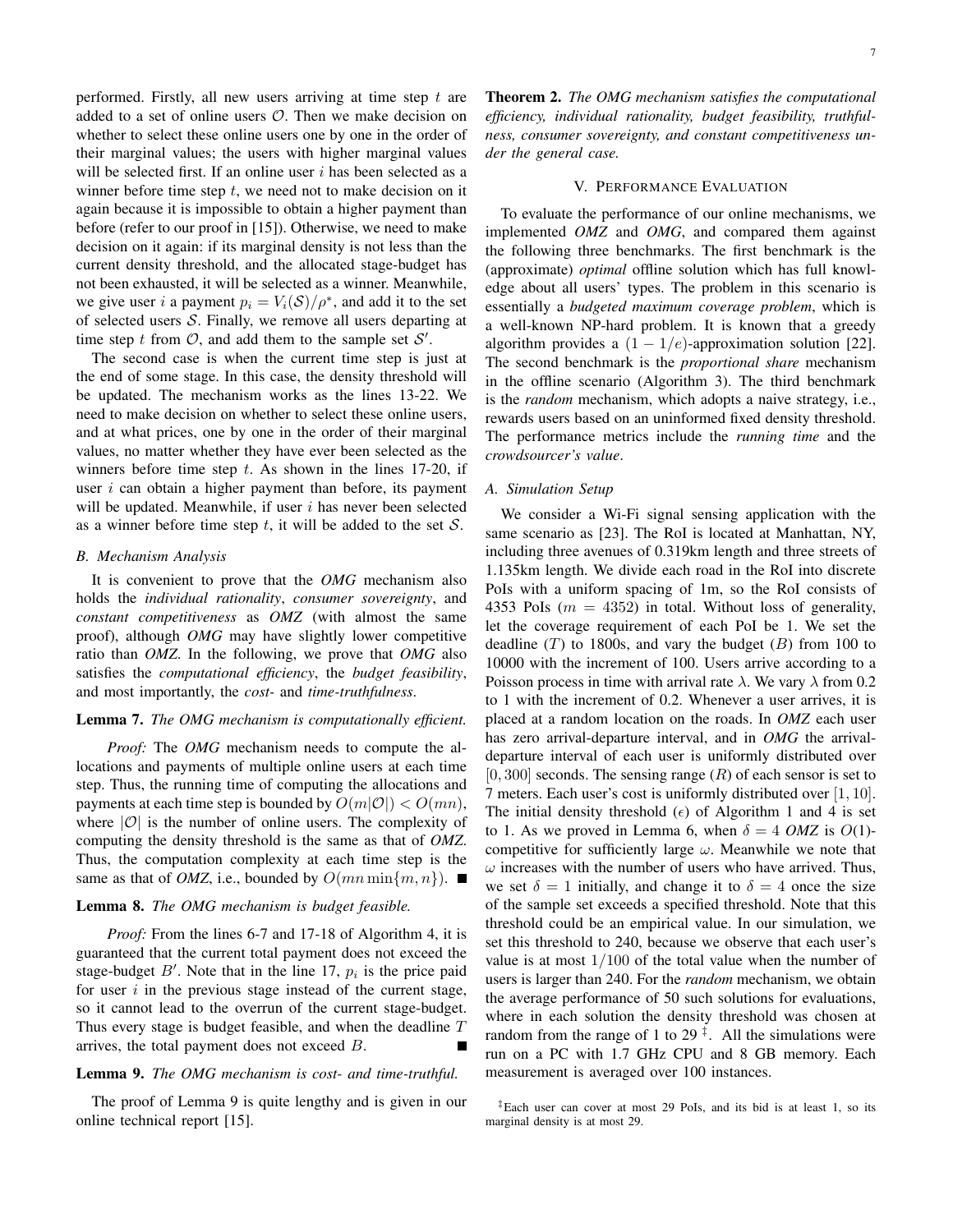

Fig. 4. Crowdsourcer's value.

#### *B. Evaluation Results*

Running Time: Fig. 3 shows the running time of *OMZ* and *OMG*. Specially, Fig. 3(a) plots the running time at different stages while  $\lambda = 0.6^{\circ}$ . Fig. 3(b) plots the running time at the last stage with different arrival rates  $(\lambda)$ . Both the *OMZ* and *OMG* mechanisms have similar performance while *OMG* outperforms *OMZ* slightly. Note that the size of the sample set increases linearly with the time t and the arrival rate  $\lambda$ , so Fig. 3 implies the relationship between the running time and the number of users. Thus, from Fig. 3 we can infer that the running time increases linearly with the number of users  $(n)$ , which is consistent with our analysis in Section III-B.

Crowdsourcer's Value: Fig. 4 compares the crowdsourcer's value achieved by *OMZ* and *OMG* against the three benchmarks. From Fig. 4(a) we can observe that the crowdsourcer obtains higher value when the budget constraint increases. From Fig. 4(b) we can observe that the crowdsourcer obtains higher value when more users participate. The *approximate optimal* mechanism and the *proportional share* mechanism operate in the offline scenario, where the true types or strategies of all users are known a priori, and will therefore always outperform *OMZ* and *OMG*. It is shown that the *proportional share* mechanism sacrifices some value of the crowdsourcer to achieve the cost-truthfulness compared with the *approximate optimal* mechanism, and *OMG* also sacrifices some value to achieve the time-truthfulness compared with *OMZ*. We can also observe that both *OMZ* and *OMG* are guaranteed to be within a constant factor of the offline solutions. Specially, although both *OMZ* and *OMG* are only guaranteed to be within a competitive factor of at least 8 of the *proportional share* solution in expectation as we proved in Lemma 6, the

simulation results show that this ratio is almost as small as 1.6 for *OMZ* or 2.4 for *OMG*. As compared to the *approximate optimal* solution, this ratio is still below 2.2 for *OMZ* or below 3.4 for *OMG*. In addition, we can see that both *OMZ* and *OMG* largely outweigh the *random* mechanism.

#### VI. RELATED WORK

At present, there are some studies [10]–[14] on incentive mechanism design for MCS applications in the offline scenario. Generally, two system models are considered: the platform/crowdsourcer-centric model where the crowdsourcer provides a fixed reward to participating users, and the usercentric model where users can have their reserve prices for the sensing service. For the crowdsourcer-centric model, incentive mechanisms were designed by using a Stackelberg game [12], [13], where the costs of all users or their probability distribution was assumed to be known. In contrast, the usercentric model allows that each user has a private cost only known to itself. Danezis et al. [10] developed a sealed-bid second-price auction to estimate the users' value of sensing data. Lee and Hoh [11] designed a reverse auction based dynamic incentive mechanism for purchasing users' sensing data. Jaimes et al. [14] further considered the users' location and a budget constraint. Yang et al. [13] designed an auctionbased incentive mechanism, and proved this mechanism was computationally efficient, individually rational, profitable, and truthful. However, all of these studies failed to account for the online arrival of users.

To the best of our knowledge, there are few research work on the online mechanism design for crowdsourcing markets [24]–[26]. Singer et al. [24] and Singla et al. [25] presented pricing mechanisms for crowdsourcing markets based on the bidding model and the posted price model respectively. However, they focused only on a simple additive utility function instead of the submodular one. Badanidiyuru et al. [26] considered pricing mechanisms for maximizing the submodular utility function under the bidding model. However, they failed to consider the *consumer sovereignty* and the *time-truthfulness*.

# VII. CONCLUSIONS AND FUTURE WORK

In this paper, we have investigated online incentive mechanisms for mobile crowdsourced sensing. We focus on the non-negative monotone submodular value function that can be applied in many realistic scenarios. We have designed two online mechanisms under different assumptions: *OMZ* can be applied to the zero arrival-departure interval case, and *OMG* can be applied to a more general case. We have proven that our mechanisms satisfy the *computational efficiency*, *individual rationality*, *budget feasibility*, *truthfulness*, *consumer sovereignty* and *constant competitiveness*.

The are several interesting open problems. Here, we aim at maximizing the value of services under a budget constraint. One future work is to design online mechanisms for minimizing payments while obtaining the specific value of services, where the value function is non-negative monotone submodular. Another interesting work is for maximizing the

*<sup>§</sup>*As we proved in Lemma 1, the computation complexity is dominated by computing the density threshold, so only the running time at the end time of each stage is plotted.